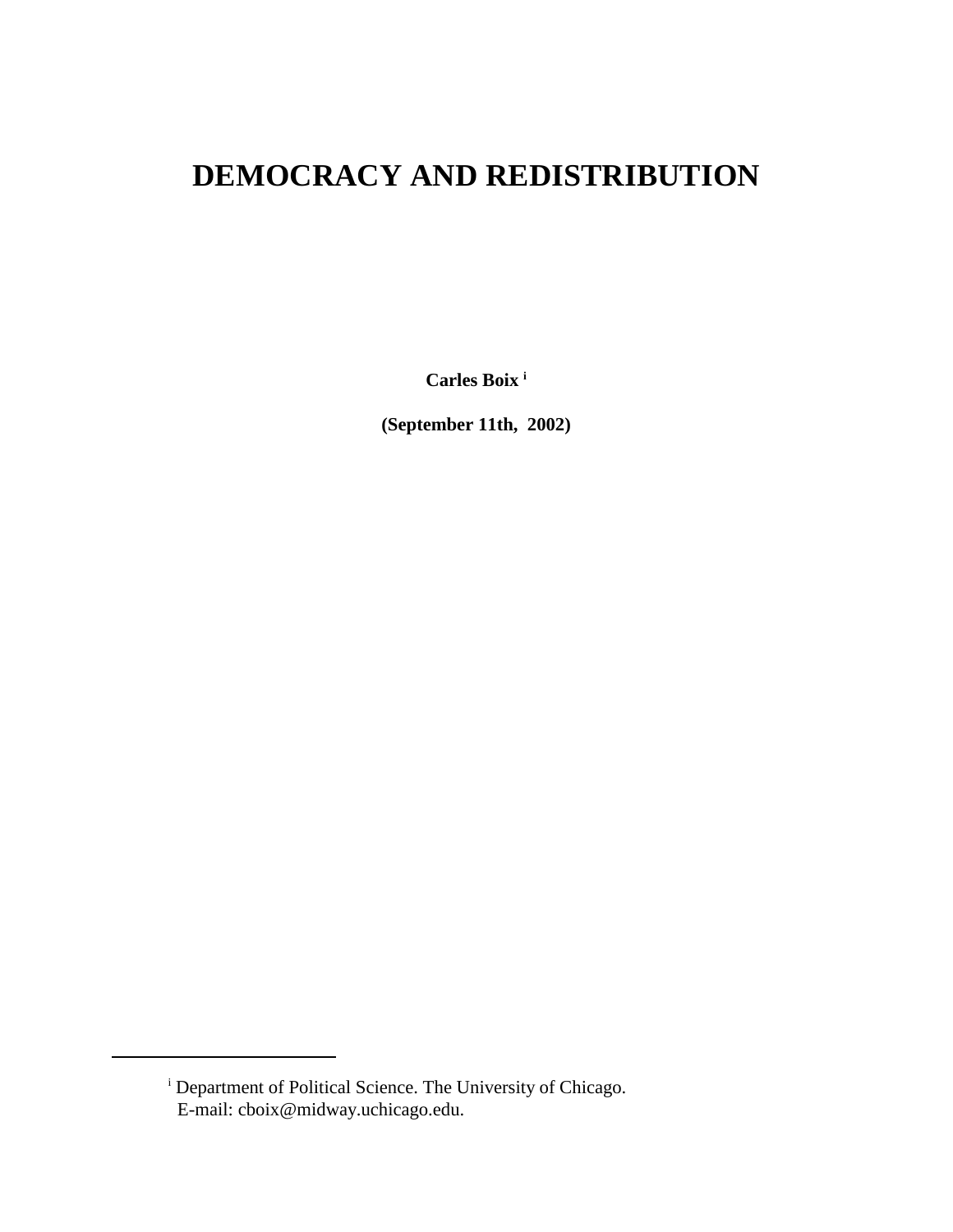**A l'Alícia**

**".. more than reason"** (*Much Ado About Nothing, V, 4*)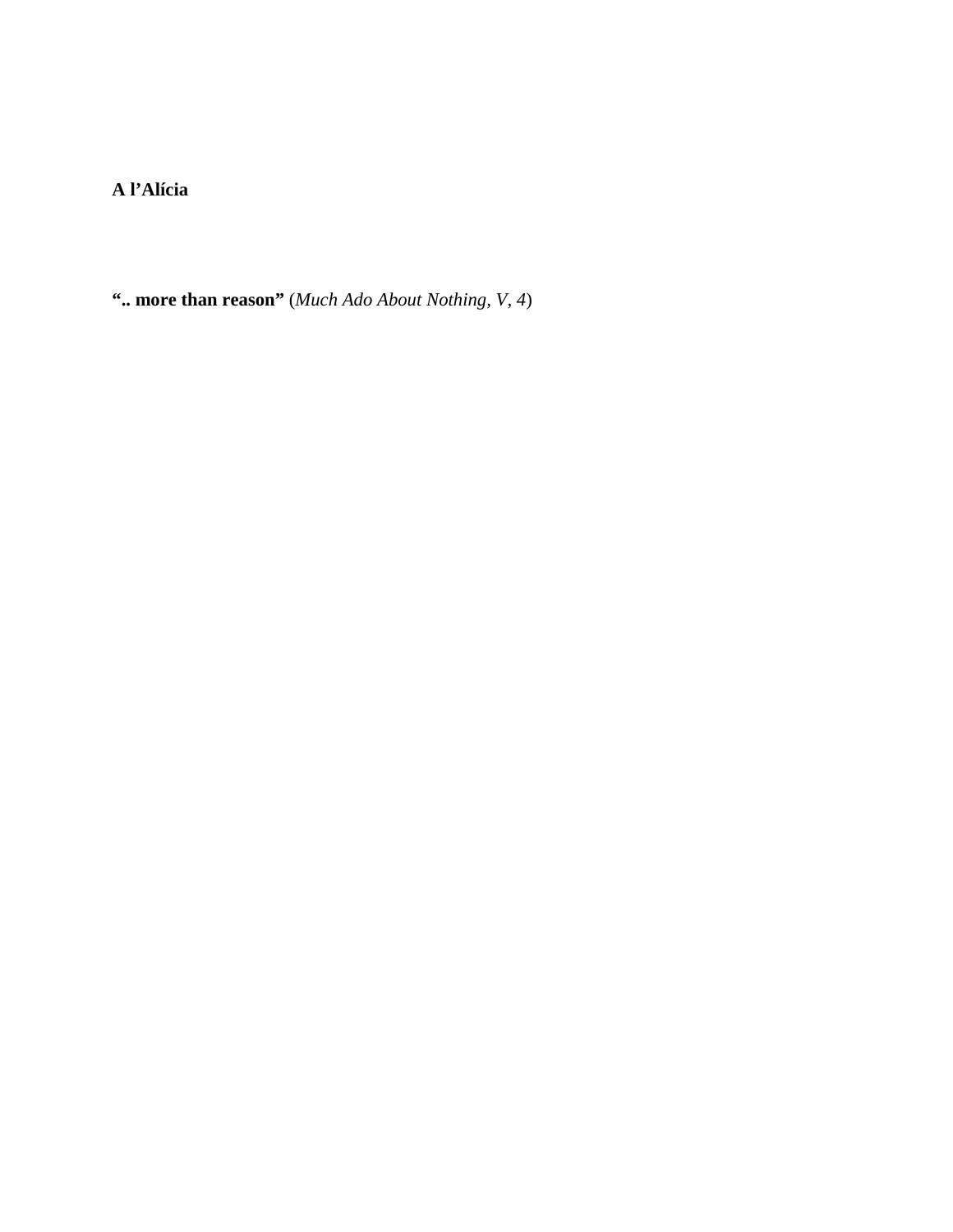## **Table of Contents**

**Introduction**

- 1. The Theoretical and Empirical Debate
- 2. The Argument of the Book
- 3. Plan of the Book

### **Chapter 1. A Theory of Political Transitions**

- 1. The Initial Distribution of Assets and the Demand for Redistribution
	- 1. 1. Preferences, Technology and Endowments
	- 1. 2. Political Systems

## 2. The Choice of Political Regime

- 2. 1. Information Structure and Political Conflict
- 2. 2. Timing of the Game
- 2. 3. Equilibrium of the Game
- 3. A Discussion of Inequality, Asset Specificity and Repression Costs
	- 3. 1. Income Inequality
	- 3. 2. Asset Specificity

Asset Specificity, Economic Development and Globalization

Asset Specificity and Pre-contemporary Regimes

Wealthy Dictatorships

Pages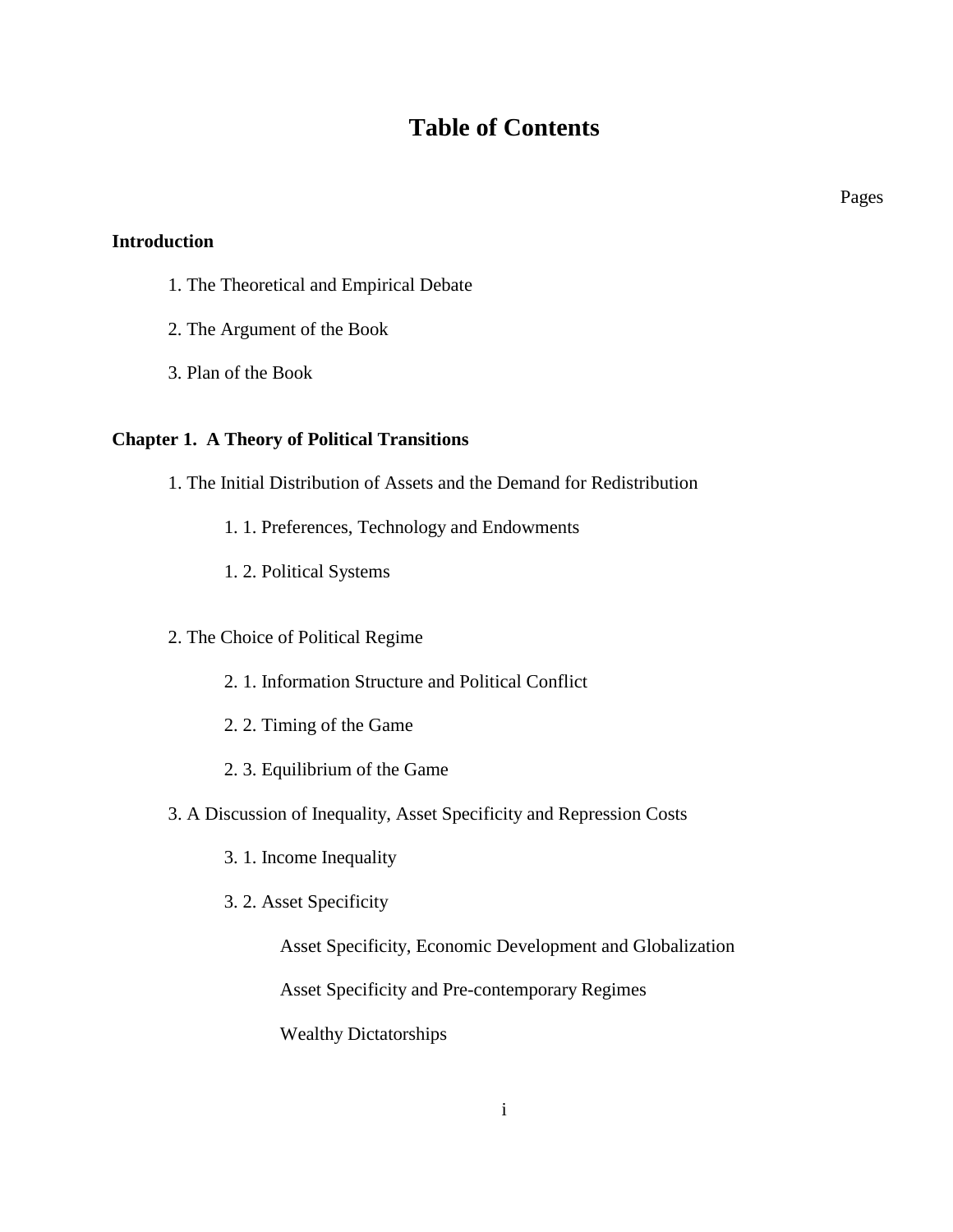Size of the Country, Politically Fragmented Geographical Areas and the Emergence of Democracy

- 3. 3. Political Mobilization and the Role of Repression
- 4. The Role of the Middle Class. Cross-Class Coalitions.
	- 4. 1. The Middle Class
	- 4. 2. Cross-sectoral Alliances
- 5. Conclusions

## **Chapter 2. Empirical Evidence**

- 1. Political Regimes in the Post War Period
	- 1. 1. Empirical Strategy
	- 1. 2. Data
	- 1. 3. Results
- 2. Political Regimes since Mid-19<sup>th</sup> Century
	- 2. 1. Data
	- 2. 2. Results
- 3. Revolutions and Civil Wars

## **Chapter 3. Historical Evidence**

- 1. Democracy in the Swiss Cantons
- 2. Democracy in America
- 3. Conclusions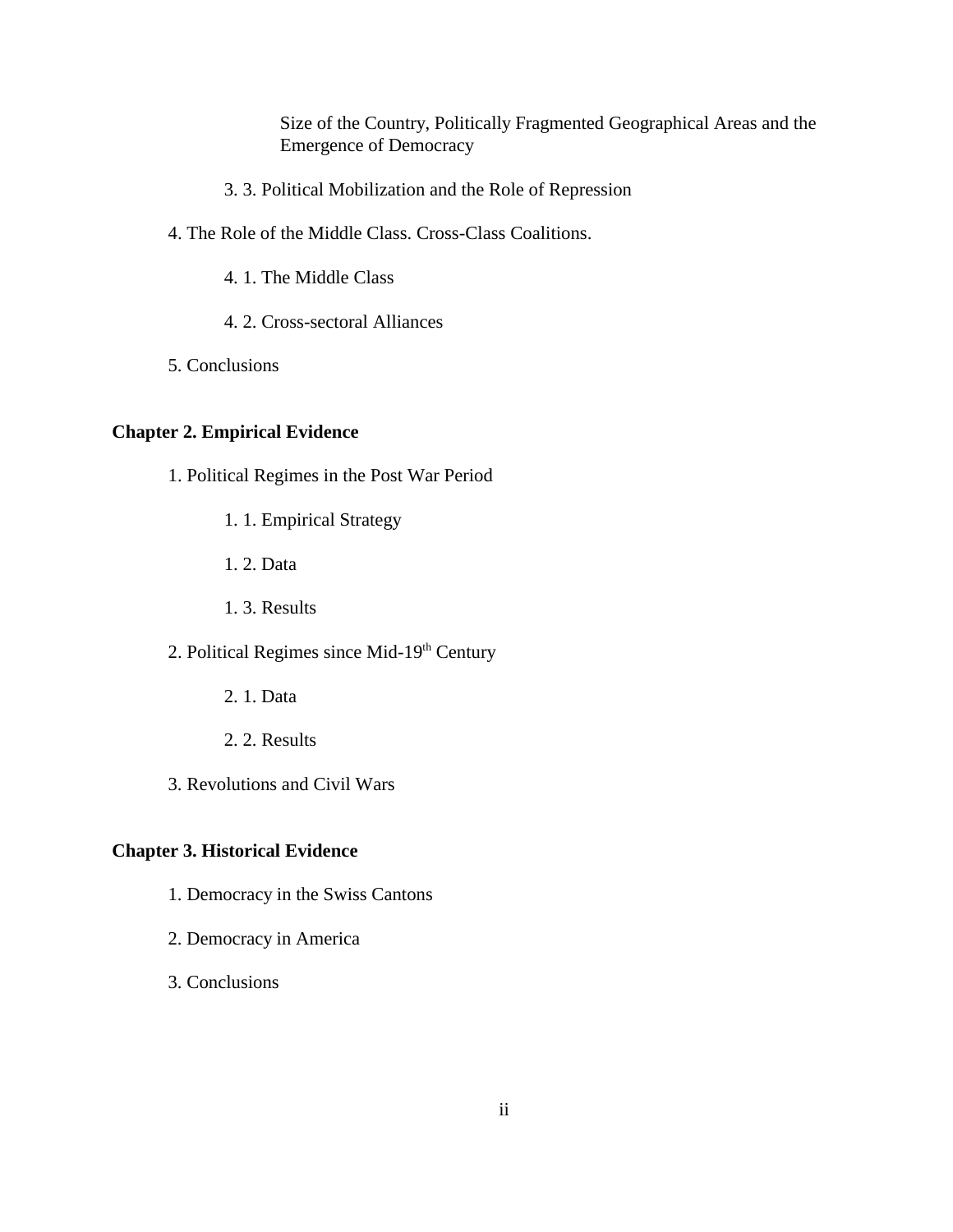#### **Chapter 4. Theoretical Extensions. Growth, Trade, and Democracy. Political Institutions**

- 1. Economic Growth and Credible Commitment
- 2. Social Mobility and Democracy
- 3. Trade and Democracy
- 4. Political Institutions
	- 4. 1. Voting Mechanisms and the Case of Proportional Representation
	- 4. 2. Separation of Powers

The Consequences of Presidentialism in a Democratic Constitution

Separation of Powers as a Mechanism to Limit Democracy

Presidentialism and the Rising Stakes of the Game

4. 3. Political Decentralization

The Choice of Independence

Asset Specificity and Independence

Federalism

- 4. 4. Political Institutions and Democratic Stability
- 5. Conclusions

#### **Chapter 5. Democracy and Redistribution**

- 1. The Growth of the Public Sector
- 2. Data and Methods
- 3. Empirical Results
	- 3. 1. Public Revenue of General Government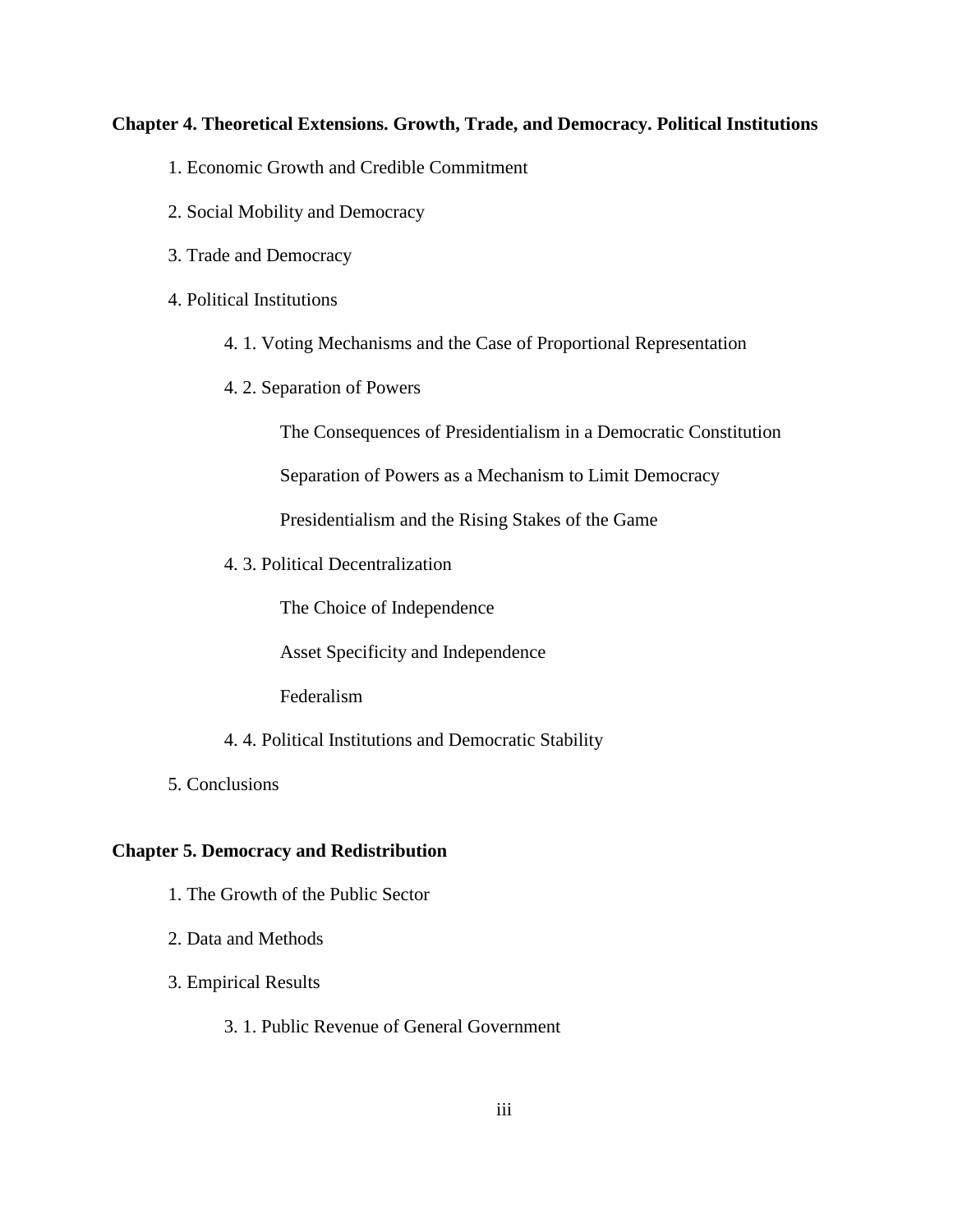- 3. 2. Public Consumption of General Government
- 3. 3. Total Expenditure of Central Government
- 3. 4. Subsidies and Transfers of Central Government
- 3. 5. Wages and Salaries of Central Government
- 4. Conclusions

#### **Chapter 6. The State, the Threat of Expropriation, and the Possibility of Development**

- 1. The State and the Threat of Expropriation
	- 1. 1. Democratic Accountability
	- 1. 2. Rent Appropriation in Authoritarian Regimes
	- 1. 3. Asset Concentration and Rent Appropriation
	- 1. 4. Revolution and the Expropriation of Assets
- 2. Economic Reform and the Possibility of Democracy
- 3. The Sources of Inequality and Capital Mobility
- 4. Conclusions

**Chapter 7. Conclusions**

**References**

**Tables**

**Figures**